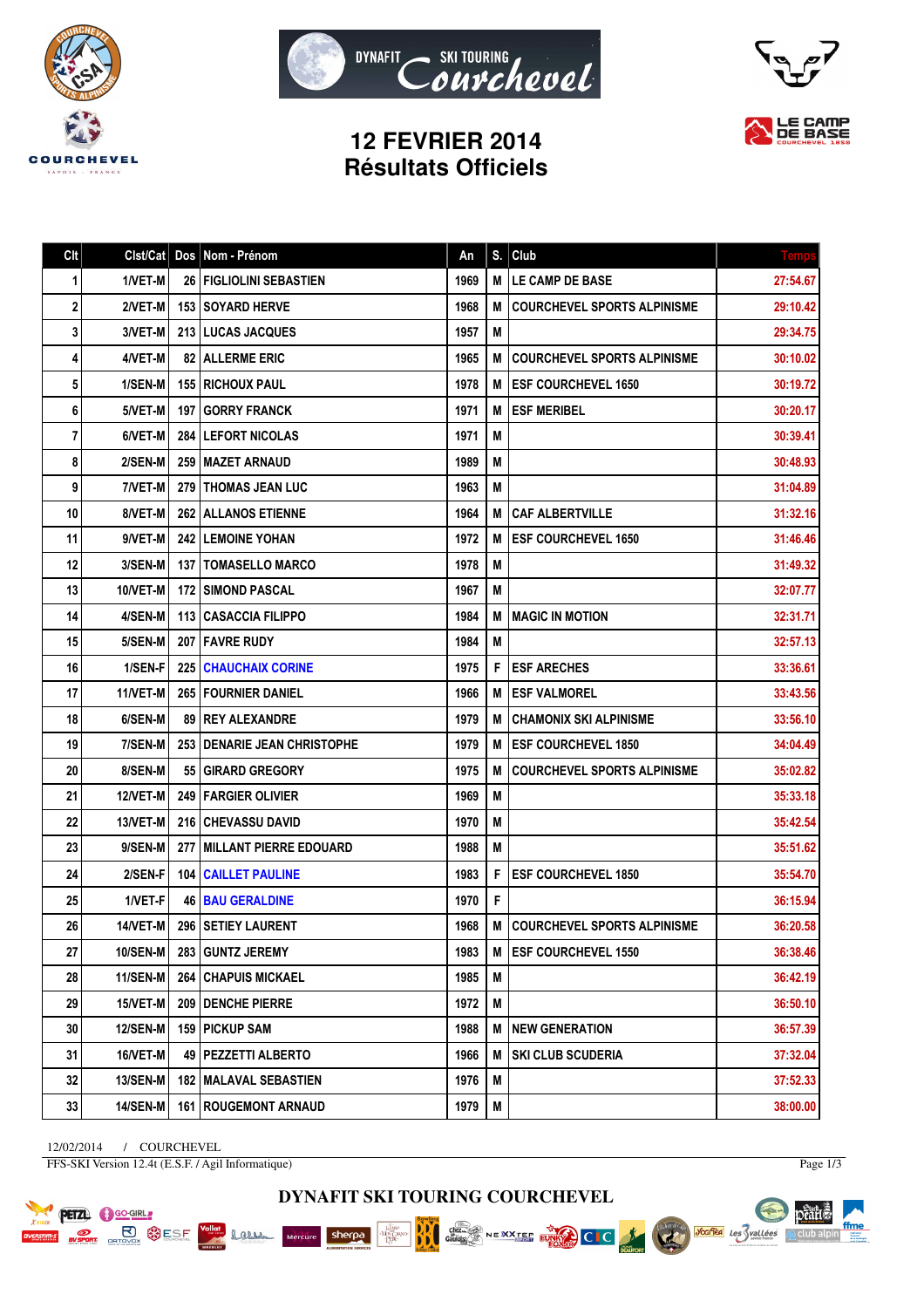| 17/VET-M<br>1972<br>34<br>23 CHRETIEN FLORENT<br>M<br>18/VET-M<br>1974<br>M<br>35<br><b>187 I MAZET FRANCOIS</b><br>36<br>19/VET-M<br><b>22   SMETANITCH DMITRI</b><br>1959<br>M<br>M<br>37<br>20/VET-M<br>52 GUIGONNET JEAN LOUIS<br>1960<br>38<br>21/VET-M<br>1967<br>M<br><b>267   CASSEN LUDO</b><br>3/SEN-F<br>F<br><b>ESF COURCHEVEL 1650</b><br>39<br>66 FACCIO CELINE<br>1984<br>15/SEN-M<br><b>24 SALLAZ PIERRE MARIE</b><br>1986<br><b>ESF MERIBEL</b><br>40<br>M<br>M<br>41<br><b>22/VET-M</b><br><b>243   WATSON ROBERT</b><br>1972<br>42<br>23/VET-M<br><b>185   PACHOUD DENIS</b><br>1959<br>M<br><b>CAF CHAMBERY</b><br>43<br>24/VET-M<br>257 PETITJEAN ROBERT<br>1959<br>M<br><b>ELITE SKI TEAM</b><br>25/VET-M<br><b>183 PERRET FRANCK</b><br>1964<br>M<br>44<br>45<br>26/VET-M<br><b>232 I LAFFERS JEAN LUC</b><br>1963<br>M<br>M<br>27/VET-M<br>173 EDWARDS JOHN<br>1965<br>46<br>47<br><b>28/VET-M</b><br>293 HAWKINS PATRICK<br>1968<br>M<br><b>DULWICH PARGON</b><br><b>16/SEN-M</b><br>M<br>48<br>69   BLANCHET GUILLAUME HENRI<br>1987<br>49<br>17/SEN-M<br>287   BENOIT MICKAEL<br>1975<br><b>ESF COURCHEVEL 1850</b><br>M<br>50<br>2/VET-F<br>1962<br>F<br><b>ESF COURCHEVEL 1550</b><br><b>286   VIANNEY LIAND LAURENCE</b><br>51<br><b>29/VET-M</b><br>1974<br><b>ESF MERIBEL</b><br><b>81   LAUZIER BRUNO</b><br>M<br>52<br>30/VET-M<br><b>134   MACKAY CHARLES</b><br>1961<br>M |          |
|---------------------------------------------------------------------------------------------------------------------------------------------------------------------------------------------------------------------------------------------------------------------------------------------------------------------------------------------------------------------------------------------------------------------------------------------------------------------------------------------------------------------------------------------------------------------------------------------------------------------------------------------------------------------------------------------------------------------------------------------------------------------------------------------------------------------------------------------------------------------------------------------------------------------------------------------------------------------------------------------------------------------------------------------------------------------------------------------------------------------------------------------------------------------------------------------------------------------------------------------------------------------------------------------------------------------------------------------------------------------------------------------------------------|----------|
|                                                                                                                                                                                                                                                                                                                                                                                                                                                                                                                                                                                                                                                                                                                                                                                                                                                                                                                                                                                                                                                                                                                                                                                                                                                                                                                                                                                                               | 38:23.64 |
|                                                                                                                                                                                                                                                                                                                                                                                                                                                                                                                                                                                                                                                                                                                                                                                                                                                                                                                                                                                                                                                                                                                                                                                                                                                                                                                                                                                                               | 38:24.04 |
|                                                                                                                                                                                                                                                                                                                                                                                                                                                                                                                                                                                                                                                                                                                                                                                                                                                                                                                                                                                                                                                                                                                                                                                                                                                                                                                                                                                                               | 38:39.62 |
|                                                                                                                                                                                                                                                                                                                                                                                                                                                                                                                                                                                                                                                                                                                                                                                                                                                                                                                                                                                                                                                                                                                                                                                                                                                                                                                                                                                                               | 38:41.19 |
|                                                                                                                                                                                                                                                                                                                                                                                                                                                                                                                                                                                                                                                                                                                                                                                                                                                                                                                                                                                                                                                                                                                                                                                                                                                                                                                                                                                                               | 39:06.88 |
|                                                                                                                                                                                                                                                                                                                                                                                                                                                                                                                                                                                                                                                                                                                                                                                                                                                                                                                                                                                                                                                                                                                                                                                                                                                                                                                                                                                                               | 39:10.16 |
|                                                                                                                                                                                                                                                                                                                                                                                                                                                                                                                                                                                                                                                                                                                                                                                                                                                                                                                                                                                                                                                                                                                                                                                                                                                                                                                                                                                                               | 39:22.72 |
|                                                                                                                                                                                                                                                                                                                                                                                                                                                                                                                                                                                                                                                                                                                                                                                                                                                                                                                                                                                                                                                                                                                                                                                                                                                                                                                                                                                                               | 39:37.65 |
|                                                                                                                                                                                                                                                                                                                                                                                                                                                                                                                                                                                                                                                                                                                                                                                                                                                                                                                                                                                                                                                                                                                                                                                                                                                                                                                                                                                                               | 39:39.22 |
|                                                                                                                                                                                                                                                                                                                                                                                                                                                                                                                                                                                                                                                                                                                                                                                                                                                                                                                                                                                                                                                                                                                                                                                                                                                                                                                                                                                                               | 39:46.17 |
|                                                                                                                                                                                                                                                                                                                                                                                                                                                                                                                                                                                                                                                                                                                                                                                                                                                                                                                                                                                                                                                                                                                                                                                                                                                                                                                                                                                                               | 39:47.80 |
|                                                                                                                                                                                                                                                                                                                                                                                                                                                                                                                                                                                                                                                                                                                                                                                                                                                                                                                                                                                                                                                                                                                                                                                                                                                                                                                                                                                                               | 40:00.96 |
|                                                                                                                                                                                                                                                                                                                                                                                                                                                                                                                                                                                                                                                                                                                                                                                                                                                                                                                                                                                                                                                                                                                                                                                                                                                                                                                                                                                                               | 40:07.94 |
|                                                                                                                                                                                                                                                                                                                                                                                                                                                                                                                                                                                                                                                                                                                                                                                                                                                                                                                                                                                                                                                                                                                                                                                                                                                                                                                                                                                                               | 40:11.42 |
|                                                                                                                                                                                                                                                                                                                                                                                                                                                                                                                                                                                                                                                                                                                                                                                                                                                                                                                                                                                                                                                                                                                                                                                                                                                                                                                                                                                                               | 40:17.63 |
|                                                                                                                                                                                                                                                                                                                                                                                                                                                                                                                                                                                                                                                                                                                                                                                                                                                                                                                                                                                                                                                                                                                                                                                                                                                                                                                                                                                                               | 40:31.93 |
|                                                                                                                                                                                                                                                                                                                                                                                                                                                                                                                                                                                                                                                                                                                                                                                                                                                                                                                                                                                                                                                                                                                                                                                                                                                                                                                                                                                                               | 40:43.91 |
|                                                                                                                                                                                                                                                                                                                                                                                                                                                                                                                                                                                                                                                                                                                                                                                                                                                                                                                                                                                                                                                                                                                                                                                                                                                                                                                                                                                                               | 40:58.74 |
|                                                                                                                                                                                                                                                                                                                                                                                                                                                                                                                                                                                                                                                                                                                                                                                                                                                                                                                                                                                                                                                                                                                                                                                                                                                                                                                                                                                                               | 40:58.95 |
| <b>ESF COURCHEVEL 1650</b><br>53<br>31/VET-M<br><b>118   CENERELLI LIONEL</b><br>1972<br>M                                                                                                                                                                                                                                                                                                                                                                                                                                                                                                                                                                                                                                                                                                                                                                                                                                                                                                                                                                                                                                                                                                                                                                                                                                                                                                                    | 41:01.68 |
| F<br>4/SEN-F<br><b>CLAVET ANGELE</b><br>1987<br><b>ESF COURCHEVEL 1550</b><br>54<br>21                                                                                                                                                                                                                                                                                                                                                                                                                                                                                                                                                                                                                                                                                                                                                                                                                                                                                                                                                                                                                                                                                                                                                                                                                                                                                                                        | 41:16.30 |
| 55<br><b>18/SEN-M</b><br><b>226 IMARTIN BERTRAND</b><br>1982<br>M                                                                                                                                                                                                                                                                                                                                                                                                                                                                                                                                                                                                                                                                                                                                                                                                                                                                                                                                                                                                                                                                                                                                                                                                                                                                                                                                             | 41:22.14 |
| F<br>3/VET-F<br>56<br><b>45   MONGELLAZ MICHELE</b><br>1956                                                                                                                                                                                                                                                                                                                                                                                                                                                                                                                                                                                                                                                                                                                                                                                                                                                                                                                                                                                                                                                                                                                                                                                                                                                                                                                                                   | 41:24.57 |
| F<br>57<br>4/VET-F<br><b>36   SETIEY LAURENCE</b><br>1968                                                                                                                                                                                                                                                                                                                                                                                                                                                                                                                                                                                                                                                                                                                                                                                                                                                                                                                                                                                                                                                                                                                                                                                                                                                                                                                                                     | 41:38.60 |
| 58<br>32/VET-M<br><b>282 IDOIX PHILIPPE</b><br>1947<br><b>ESF COURCHEVEL 1850</b><br>M                                                                                                                                                                                                                                                                                                                                                                                                                                                                                                                                                                                                                                                                                                                                                                                                                                                                                                                                                                                                                                                                                                                                                                                                                                                                                                                        | 41:45.31 |
| F<br>59<br>5/VET-F<br><b>162 DUBOIS CHABERT GENEVIEVE</b><br>1966                                                                                                                                                                                                                                                                                                                                                                                                                                                                                                                                                                                                                                                                                                                                                                                                                                                                                                                                                                                                                                                                                                                                                                                                                                                                                                                                             | 42:11.84 |
| 1970<br>60<br>33/VET-M<br>126   SOCQUET MANU<br>M                                                                                                                                                                                                                                                                                                                                                                                                                                                                                                                                                                                                                                                                                                                                                                                                                                                                                                                                                                                                                                                                                                                                                                                                                                                                                                                                                             | 42:13.41 |
| 72 BELL JIM<br>1961<br>61<br>34/VET-M<br>M                                                                                                                                                                                                                                                                                                                                                                                                                                                                                                                                                                                                                                                                                                                                                                                                                                                                                                                                                                                                                                                                                                                                                                                                                                                                                                                                                                    | 42:55.93 |
| 62<br>35/VET-M<br><b>15 VITALE CHRISTIANO</b><br>1970<br>M                                                                                                                                                                                                                                                                                                                                                                                                                                                                                                                                                                                                                                                                                                                                                                                                                                                                                                                                                                                                                                                                                                                                                                                                                                                                                                                                                    | 43:04.14 |
| 63<br><b>ESF COURCHEVEL 1650</b><br>36/VET-M<br><b>230 IBLANC YVES</b><br>1954<br>M                                                                                                                                                                                                                                                                                                                                                                                                                                                                                                                                                                                                                                                                                                                                                                                                                                                                                                                                                                                                                                                                                                                                                                                                                                                                                                                           | 43:34.93 |
| 64<br>19/SEN-M<br>291   BATAILLE MARTIN<br>1988<br>M<br><b>CAF BOZEL</b>                                                                                                                                                                                                                                                                                                                                                                                                                                                                                                                                                                                                                                                                                                                                                                                                                                                                                                                                                                                                                                                                                                                                                                                                                                                                                                                                      | 43:51.40 |
| F<br>5/SEN-F<br>233 DUTIER JOHANNA<br>65<br>1989                                                                                                                                                                                                                                                                                                                                                                                                                                                                                                                                                                                                                                                                                                                                                                                                                                                                                                                                                                                                                                                                                                                                                                                                                                                                                                                                                              | 43:56.21 |
| 66<br><b>20/SEN-M</b><br>62 MC CARTNEY ANDREW<br>1977<br>M                                                                                                                                                                                                                                                                                                                                                                                                                                                                                                                                                                                                                                                                                                                                                                                                                                                                                                                                                                                                                                                                                                                                                                                                                                                                                                                                                    | 44:13.95 |
| 106 CUNTZMANN LAURENT<br>M<br>67<br><b>21/SEN-M</b><br>1984                                                                                                                                                                                                                                                                                                                                                                                                                                                                                                                                                                                                                                                                                                                                                                                                                                                                                                                                                                                                                                                                                                                                                                                                                                                                                                                                                   | 44:15.40 |
| 68<br>37/VET-M<br>273   RASTELLO CHRISTIAN<br><b>ESF MERIBEL</b><br>1956<br>M                                                                                                                                                                                                                                                                                                                                                                                                                                                                                                                                                                                                                                                                                                                                                                                                                                                                                                                                                                                                                                                                                                                                                                                                                                                                                                                                 | 44:23.25 |
| F<br>69<br>6/SEN-F<br>235 BEIRNE CLAIRE<br>1984                                                                                                                                                                                                                                                                                                                                                                                                                                                                                                                                                                                                                                                                                                                                                                                                                                                                                                                                                                                                                                                                                                                                                                                                                                                                                                                                                               | 44:28.71 |
| 6/VET-F<br>F<br>70<br>245 MC GREE SAM<br>1970                                                                                                                                                                                                                                                                                                                                                                                                                                                                                                                                                                                                                                                                                                                                                                                                                                                                                                                                                                                                                                                                                                                                                                                                                                                                                                                                                                 | 46:04.02 |
| 71<br>7/SEN-F<br><b>129   DE MAULMONT AURORE</b><br>F<br><b>ESF COURCHEVEL 1650</b><br>1978                                                                                                                                                                                                                                                                                                                                                                                                                                                                                                                                                                                                                                                                                                                                                                                                                                                                                                                                                                                                                                                                                                                                                                                                                                                                                                                   | 46:32.53 |

12/02/2014 / COURCHEVEL FFS-SKI Version 12.4t (E.S.F. / Agil Informatique)

Page 2/3

## **DYNAFIT SKI TOURING COURCHEVEL**